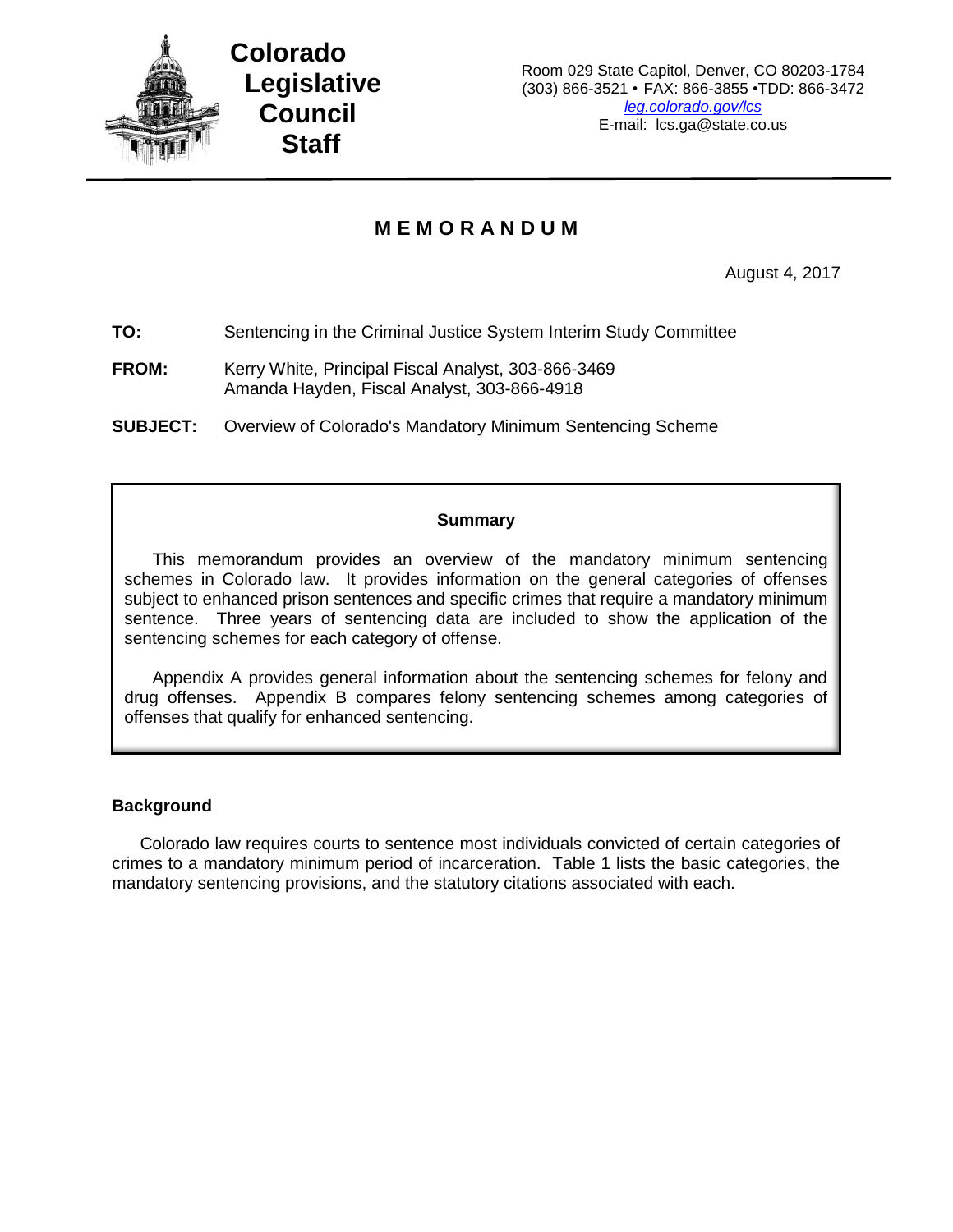**Table 1 Categories of Crimes Requiring a Mandatory Minimum Sentence**

| Category                       | <b>Mandatory Minimum Sentence Provisions</b>                                                                                                                                                                                                                                                                                                                                                                                                                                                                                                                                                                                                                                                                                                                               | <b>C.R.S. Statutory Citation</b> |
|--------------------------------|----------------------------------------------------------------------------------------------------------------------------------------------------------------------------------------------------------------------------------------------------------------------------------------------------------------------------------------------------------------------------------------------------------------------------------------------------------------------------------------------------------------------------------------------------------------------------------------------------------------------------------------------------------------------------------------------------------------------------------------------------------------------------|----------------------------------|
| <b>Class 1 felonies</b>        | An adult convicted of a class 1 felony must be sentenced to at least<br>life imprisonment without the possibility of parole.                                                                                                                                                                                                                                                                                                                                                                                                                                                                                                                                                                                                                                               | $18-1.3-401(4)(a)$               |
|                                | A juvenile charged as an adult and convicted of a class 1 felony must<br>be sentenced to life imprisonment with the possibility of parole after<br>40 years.                                                                                                                                                                                                                                                                                                                                                                                                                                                                                                                                                                                                               | $18-1.3-401(4)(b)$               |
| Level 1 drug felony            | A person convicted of a level 1 drug felony must be sentenced to a<br>term of imprisonment of at least 8 years unless aggravating<br>circumstances are present, in which case the mandatory minimum is<br>12 years.                                                                                                                                                                                                                                                                                                                                                                                                                                                                                                                                                        | $18-1.3-401.5(7)$                |
| <b>Drug Felonies Generally</b> | A person who has been twice convicted of a felony prior to the drug<br>felony conviction for which he or she is being sentenced must be<br>sentenced to at least the minimum sentence of the presumptive range<br>for that drug felony.                                                                                                                                                                                                                                                                                                                                                                                                                                                                                                                                    | 18-1.3-401.5<br>(2)(b)(V)        |
| <b>Crimes of Violence*</b>     | A person convicted of a crime of violence must be sentenced to at<br>least the midpoint in the presumptive range for that felony offense as<br>modified for an extraordinary risk crime except in rare cases involving<br>unusual and exceptional circumstances. In addition, if a person is<br>convicted of two or more separate crimes of violence arising out of the<br>same incident, the court must sentence the person so that his or her<br>sentences are served consecutively, except when one of the crimes is<br>aggravated robbery, second degree assault, or escape.                                                                                                                                                                                           | $18-1.3-406(1)(a)$               |
|                                | A person convicted of a sex offense that is a crime of violence must<br>be sentenced to an indeterminate sentence of at least the midpoint in<br>the presumptive range for that felony offense.                                                                                                                                                                                                                                                                                                                                                                                                                                                                                                                                                                            | $18-1.3-406(1)(b)$               |
|                                | A person convicted of a crime of violence involving a dangerous or<br>semiautomatic assault weapon must be sentenced to an additional<br>five years imprisonment that must be served consecutively to the<br>sentence for the underlying crime of violence.                                                                                                                                                                                                                                                                                                                                                                                                                                                                                                                | $18-1.3-406(7)(a)$               |
| <b>Habitual Criminals**</b>    | A person convicted of a class 1, 2, 3, 4, or 5 felony, or level 1, 2, or 3<br>drug felony who, within ten years of the date of the commission of the<br>offense, has twice previously been convicted of a felony is<br>adjudicated as a "little habitual" offender. The court is required to<br>sentence such offenders to a term of imprisonment which is three<br>times the maximum of the presumptive range for the felony class for<br>which the person is convicted. For a level 1 drug felony, the little<br>habitual criminal must be sentenced to 48 years imprisonment.                                                                                                                                                                                           | $18-1.3-801(1.5)$                |
|                                | A person convicted of a fourth felony offense is considered a "big   18-1.3-801 (2)<br>habitual" offender and must be sentenced to a term of imprisonment<br>that is four times the maximum of the presumptive range for the class<br>or level of the current felony offense. For a level 1 drug felony, the big<br>habitual offender must be sentenced to 64 years imprisonment. This<br>does not apply to a conviction for a level 4 drug felony for attempt or<br>conspiracy to commit unlawful possession of a controlled substance if<br>the amount of the substance is less than:<br>four grams of a schedule I or schedule II controlled<br>substance;<br>two grams of methamphetamine, heroin, cathinones, or<br>ketamine; or<br>four milligrams of flunitrazepam. |                                  |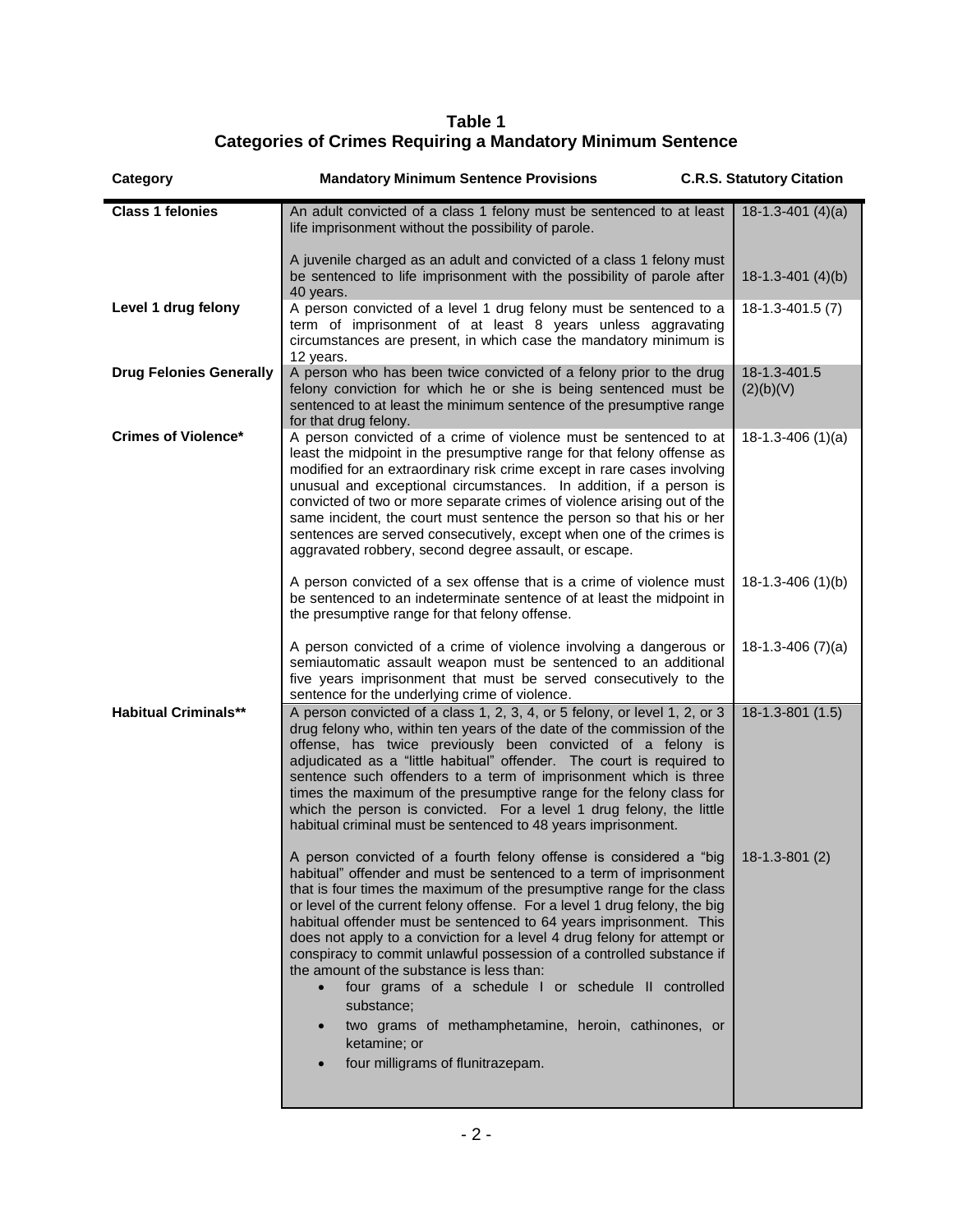|                 |                                                                                                                                                                                                                                                                                                                                                                                                                                                                                                                                                                                                                                                                                                                                 | 18-1.3-801 (2.5)                                 |
|-----------------|---------------------------------------------------------------------------------------------------------------------------------------------------------------------------------------------------------------------------------------------------------------------------------------------------------------------------------------------------------------------------------------------------------------------------------------------------------------------------------------------------------------------------------------------------------------------------------------------------------------------------------------------------------------------------------------------------------------------------------|--------------------------------------------------|
|                 | Any offender who is convicted and sentenced under the big habitual<br>criminal statute and who is subsequently convicted of a felony that is<br>a crime of violence is adjudicated as a "bigger habitual" offender.<br>These offenders must be sentenced to a term of life imprisonment<br>and are ineligible for parole until they have served at least 40 years.<br>An offender convicted of any third class 1 or class 2 felony, class 3<br>felony that is a crime of violence, or level 1 drug felony is sentenced<br>under the "three strikes you're out" habitual statute. These offenders<br>must be sentenced to a term of life imprisonment and are ineligible for<br>parole until they have served at least 40 years. | $18-1.3-801(1)$                                  |
|                 | A person convicted of first degree burglary, first degree burglary of<br>controlled substances, or second degree burglary of a dwelling who,<br>within 10 years of the date of the commission of said offense, has<br>been previously convicted of first degree burglary, first degree<br>burglary of drugs or controlled substances, or second degree burglary<br>of a dwelling, or a similar offense in another state, is adjudicated a<br>habitual burglary offender and must be sentenced to a term of<br>imprisonment greater than the maximum in the presumptive range.                                                                                                                                                   | $18-1.3-804(1)$                                  |
| Sex offenses*** | A person convicted of a sex offense must be sentenced to an<br>indeterminate period of imprisonment that is at least the minimum in<br>the presumptive range for that offense.                                                                                                                                                                                                                                                                                                                                                                                                                                                                                                                                                  | 18-1.3-1004<br>(1)(a)                            |
|                 | A person convicted of a sex offense that is a crime of violence must<br>be sentenced to an indeterminate period of imprisonment that is at<br>least the midpoint in the presumptive range for that felony offense.                                                                                                                                                                                                                                                                                                                                                                                                                                                                                                              | 18-1.3-1004<br>(1)(b)                            |
|                 | A person convicted of a sex offense that makes him or her eligible for<br>sentencing as a habitual sex offender against children must be<br>sentenced to an indeterminate period of imprisonment that is at least<br>three times the upper limit of the presumptive range for that felony<br>offense.                                                                                                                                                                                                                                                                                                                                                                                                                           | 18-1.3-1004<br>(1)(c)                            |
|                 | A person who tested positive for HIV prior to committing a sex offense<br>and who is then convicted of a sex offense must be sentenced to an<br>indeterminate period of imprisonment that is at least the upper limit of<br>the presumptive range for that felony offense.                                                                                                                                                                                                                                                                                                                                                                                                                                                      | 18-1.3-1004<br>$(1)(d)$ and<br>18-3-415.5 (5)(b) |

*Source: Legislative Council Staff*

*\*Crimes of violence include any crime against an at-risk adult or at-risk juvenile; murder; first or second degree assault; kidnapping; unlawful felony sex offenses; aggravated robbery; first degree arson; escape; criminal extortion; and first or second degree unlawful termination of pregnancy. Note: certain types of second degree assault do not require a mandatory minimum prison sentence.* 

*\*\*A conviction for escape or attempted escape is not counted for purposes of designating an offender as an habitual criminal unless the offense is from a correctional facility or county jail (Section 18-1.3-801 (5), C.R.S.)*

*\*\*\*Current law also requires an indeterminate sentence for a class 2, 3, or 4 felony sex offense when the act includes sexual intrusion or penetration against a child under the age of 12 when the offender was an adult and at least 10 years older than the child (Section 18-1.3-1004 (1)(e), C.R.S.).*

*Drug felonies.* According to data from the Judicial Branch, there were 155 persons sentenced to a mandatory minimum prison term in the Department of Corrections (DOC) for a level 1 drug felony between January 1, 2014, and December 31, 2016. The average length of sentence was 13.9 years.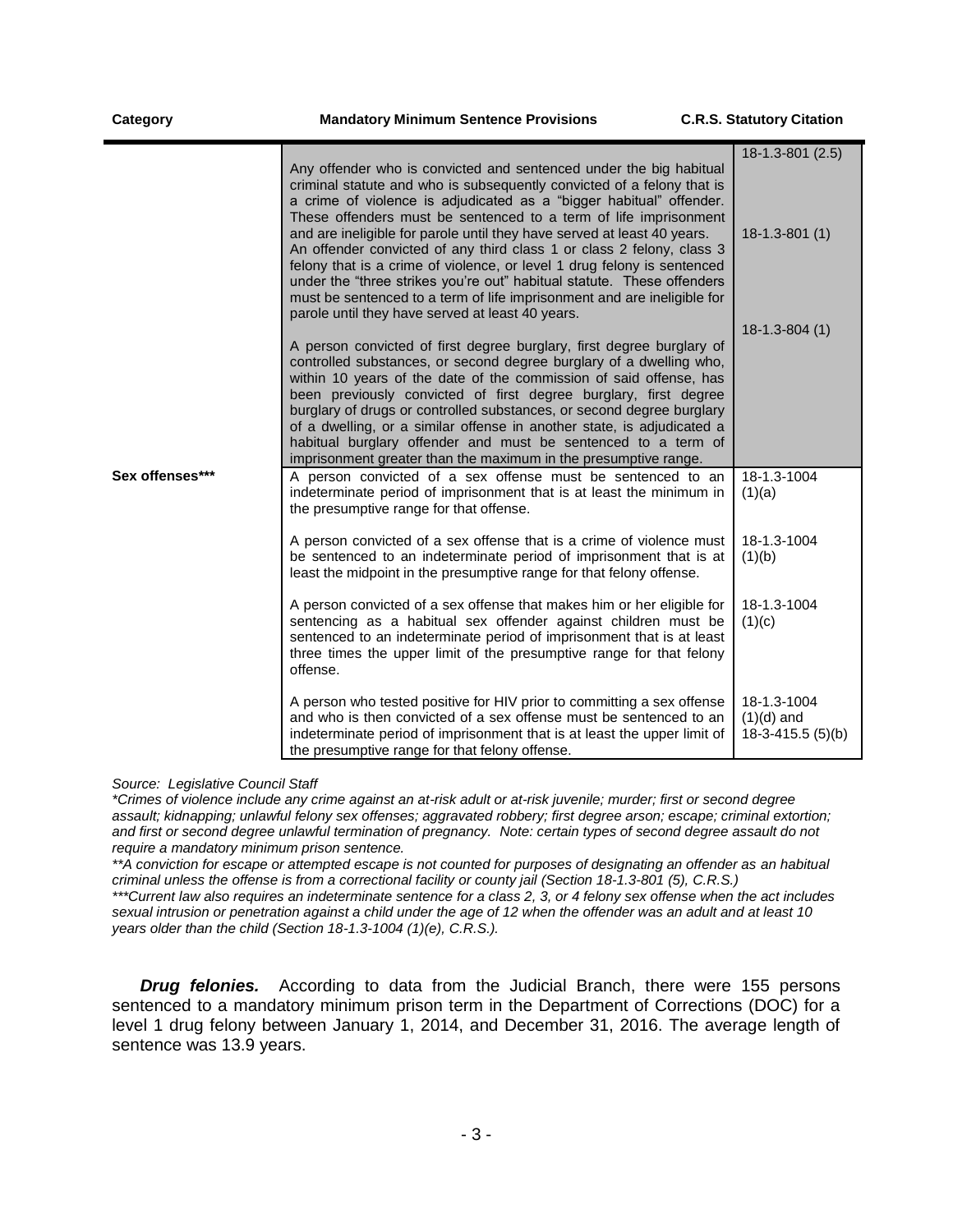**Sentencing data for crimes of violence, including murder.** According to data from the Judicial Branch, between January 1, 2014, and December 31, 2016, 416 defendants were convicted of at least one crime of violence and sentenced to the DOC. Defendants had an average of 2.1 separate convictions for crimes of violence.

| Table 2                                       |
|-----------------------------------------------|
| <b>Sentencing Data for Crimes of Violence</b> |
| 2014 through 2016                             |

| <b>Offense</b>                          | <b>Average DOC</b><br>sentence (years) | <b>Number of</b><br><b>convictions</b> |
|-----------------------------------------|----------------------------------------|----------------------------------------|
| Crime against at-risk adult or juvenile | 33.8                                   | 6                                      |
| F1 murder                               | Life                                   | 36                                     |
| Non-F1 murder                           | 33.7                                   | 179                                    |
| First degree assault                    | 21.3                                   | 107                                    |
| Second degree assault                   | 8.6                                    | 138                                    |
| Kidnapping                              | 19.4                                   | 61                                     |
| Sex offense                             | 21.0                                   | 74                                     |
| Aggravated robbery                      | 19.0                                   | 182                                    |
| First degree arson                      | 9.3                                    | 38                                     |
| First degree burglary                   | 19.8                                   | 65                                     |
| Escape                                  |                                        | 0                                      |
| <b>Criminal Extortion</b>               | 6.0                                    | 2                                      |
| Unlawful termination of pregnancy       | 32.0                                   | $\overline{2}$                         |
| (first or second degree)<br>. <b>.</b>  |                                        |                                        |

*Source: Colorado Judicial Department* 

**Sentencing data for habitual offenders.** According to data from the Judicial Branch, between January 1, 2014, and December 31, 2016, 150 defendants were convicted as habitual offenders and sentenced to the DOC. Defendants convicted as habitual offenders between 2014 and 2016 had an average of 3.3 convictions for separate felony crimes at their sentencing dates. The number and nature of previous convictions entered before this time period is unknown. Table 3 shows the average number of years a defendant was sentenced to the DOC by offense type and the number of convictions for each offense.

## **Table 3 Sentencing Data for Habitual Offenders 2014 through 2016**

| <b>Offense</b><br>classification | <b>Average DOC</b><br>sentence (years) | Number of<br>convictions |
|----------------------------------|----------------------------------------|--------------------------|
| F <sub>1</sub>                   | Life                                   | 9                        |
| F <sub>2</sub>                   | 90.7                                   | 12                       |
| F <sub>3</sub>                   | 53.7                                   | 40                       |
| F4                               | 25.7                                   | 36                       |
| F5                               | 10.8                                   | 29                       |
| F6                               | 5.8                                    | 14                       |
| DF <sub>1</sub>                  | 56                                     | 2                        |
| DF <sub>2</sub>                  | 32                                     | 4                        |
| DF3                              | 14.7                                   | 3                        |
| DF4                              | 16                                     |                          |

*Source: Colorado Judicial Department*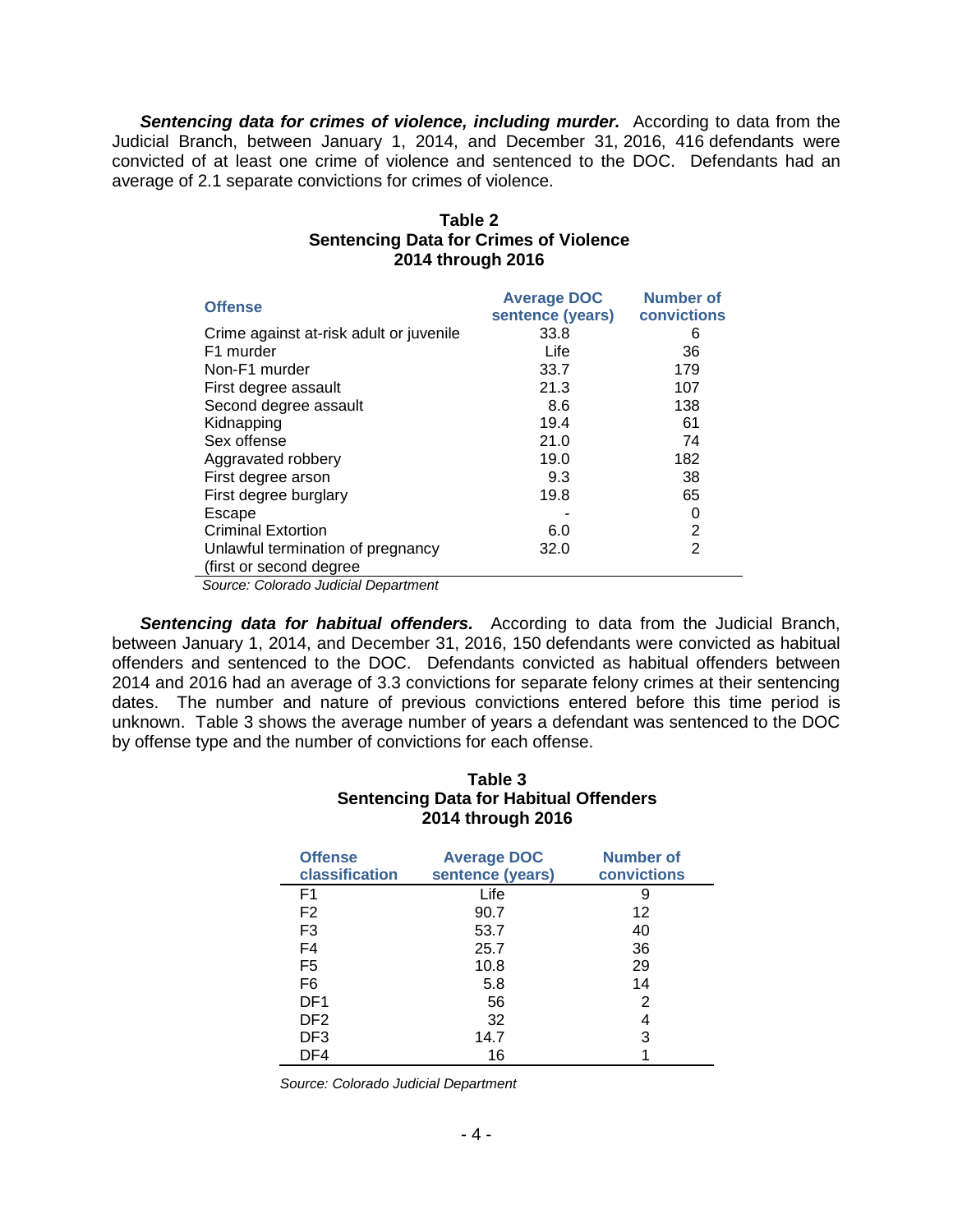*Sentencing data for sex offenders.* As of December 2016, offenders sentenced under the Colorado Sex Offender Lifetime Supervision Act of 1998 serve an average prison sentence of 296.7 months, or just under 25 years. Between January 1, 2014 and December 31, 2016, a total of 2,181 offenders were sentenced to indeterminate sentences under the act. This includes 693 offenders in 2014, 736 in 2015, and 752 in 2016.

**Other mandatory minimum crimes.** In addition to the general categories shown in Table 1, there are specific crimes for which there is a minimum prison sentence specified in law. Table 4 provides a list of those crimes, the circumstances under which a mandatory minimum sentence is required, the minimum sentence, and a statutory citation.

| Category                                                                     | <b>Mandatory Minimum Sentence Provisions</b>                                                                                                                                                                                                                                                                                                          | <b>C.R.S. Statutory Citation</b>         |
|------------------------------------------------------------------------------|-------------------------------------------------------------------------------------------------------------------------------------------------------------------------------------------------------------------------------------------------------------------------------------------------------------------------------------------------------|------------------------------------------|
| Felony theft from a store                                                    | A person convicted of felony theft from a store, who, within the<br>immediately preceding four years, was twice convicted of felony theft<br>from a store is required to be sentenced to a term of incarceration of<br>at least the minimum of the presumptive range for the theft offense.<br>The threshold for felony theft in Colorado is \$2,000. | $18 - 4 - 413(2)$                        |
| <b>Robbery</b>                                                               | When the victim is an at-risk adult or an at-risk juvenile, the court is<br>required to impose a term of incarceration of at least the minimum of<br>the presumptive range for a class 3 felony.                                                                                                                                                      | $18-6.5-103(4)$                          |
| <b>Escape</b>                                                                | Escape or attempted escape from custody or confinement requires a<br>sentence of at least the minimum of the presumptive range for the<br>offense.                                                                                                                                                                                                    | $18 - 8 - 208(9)$<br>$18 - 8 - 208.1(5)$ |
| Possession, use, or<br><b>Removal of explosives</b><br>Or incendiary devices | A person convicted of removing or causing the removal of any<br>explosive or incendiary device from the premises where the device is<br>kept by the lawful user, vendor, transporter, or manufacturer without<br>express consent must be sentenced to a minimum term of two years<br>imprisonment.                                                    | $18 - 12 - 109(5)$                       |
|                                                                              | A person convicted of removing or causing the removal of any<br>chemical, biological, or radiological weapon from the premises where<br>the device is kept by the lawful user, vendor, transporter, or<br>manufacturer without express consent must be sentenced to a<br>minimum term of four years imprisonment.                                     | 18-12-109 (5.5)                          |

**Table 4 Crimes Requiring a Mandatory Minimum Prison Sentence**

**Other crimes requiring mandatory minimum prison sentences.** For the above offenses, there were no convictions requiring mandatory minimum prison sentences for felony theft from a store or offenses related to explosives and incendiary devices between 2014 and 2016.

**Robbery.** There were a total of 17 felony convictions for robbery where the victim was an at-risk person, including two in 2014, eight in 2015, and seven in 2016. The average sentence length for these cases was 12.4 years.

*Escape.* There were a total of 3,310 convictions for escape between January 1, 2014, and December 31, 2016, that required a sentence to the DOC. This included 1,181 cases in 2014, 1,058 cases in 2015, and 1,071 in 2016. The average length of sentence for these cases was 2.1 years. These cases typically involved escaping from parole or while pending court action for a new offense.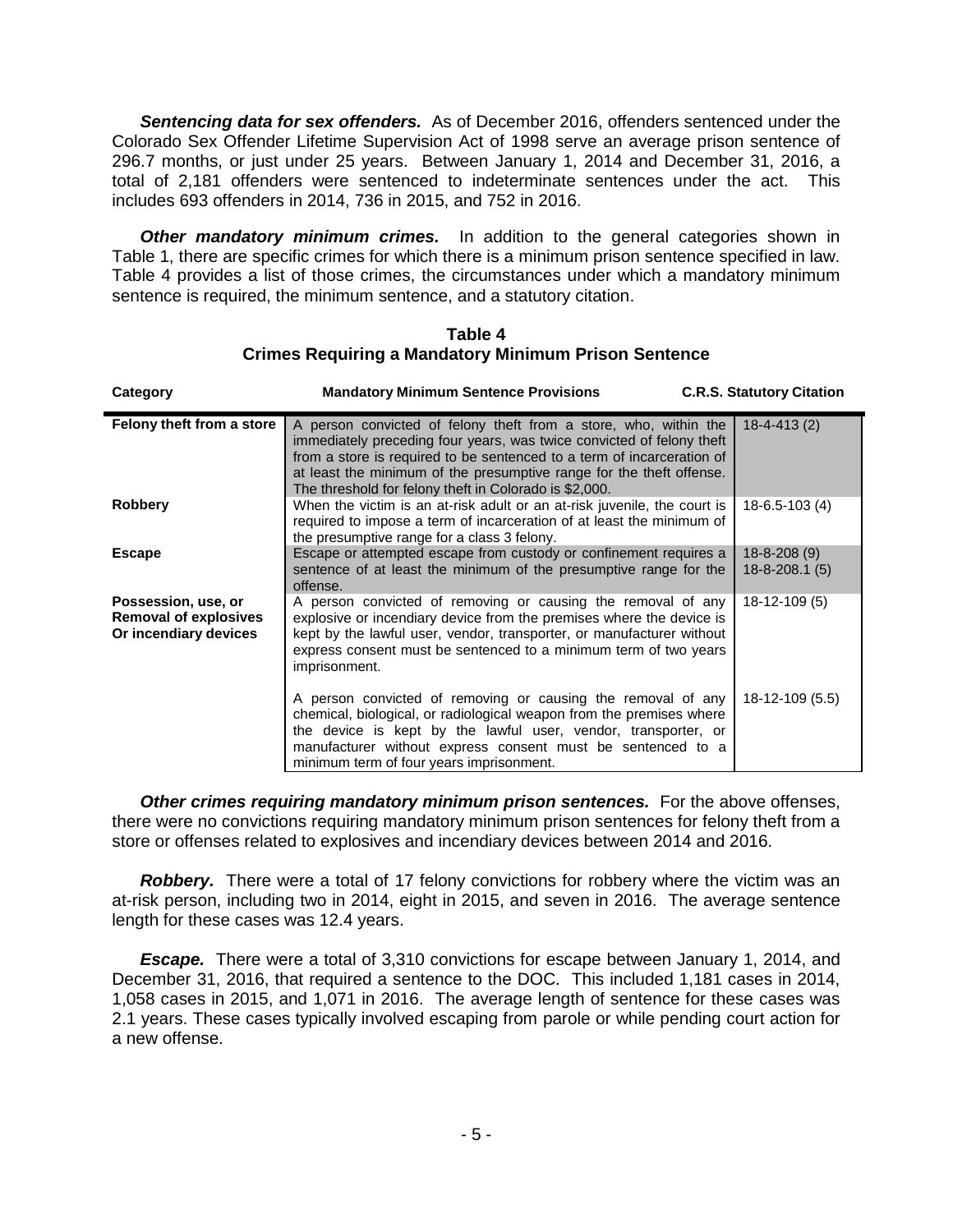#### **Appendix A**

#### **Table 5 Presumptive Sentencing for Felonies Committed on or After July 1, 1993**

| <b>Class of Crime</b>        | <b>Minimum</b><br>Sentence <sup>a</sup> | <b>Maximum</b><br>Sentence <sup>a</sup> | <b>Mandatory</b><br><b>Parole</b> |
|------------------------------|-----------------------------------------|-----------------------------------------|-----------------------------------|
| Class $1b$                   | Life Imprisonment                       | Death                                   |                                   |
| Class 2                      | 8 years,<br>\$5,000 fine                | 24 years,<br>\$1,000,000 fine           | 5 years                           |
| Class 3                      | 4 years,<br>\$3,000 fine                | 12 years,<br>\$750,000 fine             | 5 years                           |
| Class 4                      | 2 years,<br>\$2,000 fine                | 6 years,<br>\$500,000 fine              | 3 years                           |
| Class <sub>5</sub>           | 1 year,<br>\$1,000 fine                 | 3 years,<br>\$100,000 fine              | 2 years                           |
| Class 6                      | 1 year,<br>\$1,000 fine                 | 18 months,<br>\$100,000 fine            | 1 year                            |
| <b>Unclassified Felonies</b> | Specified in statute <sup>c</sup>       | Specified in statute <sup>c</sup>       |                                   |

*Source: Section 18-1.3-401 (1)(a)(V)(A), C.R.S.*

*a Sentences may include imprisonment, fine, or both.*

*b Juveniles convicted as adults for class 1 felonies may be sentenced to life imprisonment with the possibility of parole after serving 40 years (Section 18-1.3-401 (4), C.R.S.). c Section 18-1.3-402, C.R.S. If the penalty is not fixed by statute, the punishment is a maximum 5 years in prison,* 

*maximum \$15,000, or both. Section 18-1.3-403, C.R.S.*

#### **Table 6 Penalties for Felony Drug Offenses**

| <b>Offense Level</b> | <b>Presumptive</b><br>Range                | Aggravated<br>Range <sup>a</sup>      | <b>Mandatory</b><br><b>Parole</b> |
|----------------------|--------------------------------------------|---------------------------------------|-----------------------------------|
| DF <sub>1</sub>      | 8 to 32 years<br>\$5,000 to \$1,000,000    |                                       | 3 years                           |
| DF <sub>2</sub>      | 4 to 8 years<br>\$3,000 to \$750,000       | 8 to 16 years<br>\$3,000 to \$750,000 | 2 years                           |
| DF <sub>3</sub>      | 2 to 4 years<br>\$2,000 to \$500,000       | 4 to 6 years<br>\$2,000 to \$500,000  | 1 year                            |
| DF4                  | 6 months to 1 year<br>\$1,000 to \$100,000 | 1 to 2 years<br>\$1,000 to \$100,000  | 1 year                            |

*Source: Section 18-1.3-401.5, C.R.S. a This range applies to cases where the court finds aggravating circumstances exist. These circumstances include whether the defendant was on parole for another felony; on probation or bond while awaiting sentencing following revocation of probation for another felony; under confinement, in prison, or in any correctional institution as a convicted felon, or an escapee from any correctional institution for another felony; on appeal bond following his or her conviction for a previous felony; or on probation for or on bond while awaiting sentencing following revocation of probation for a delinquent act that would have constituted a felony if committed by an adult.*